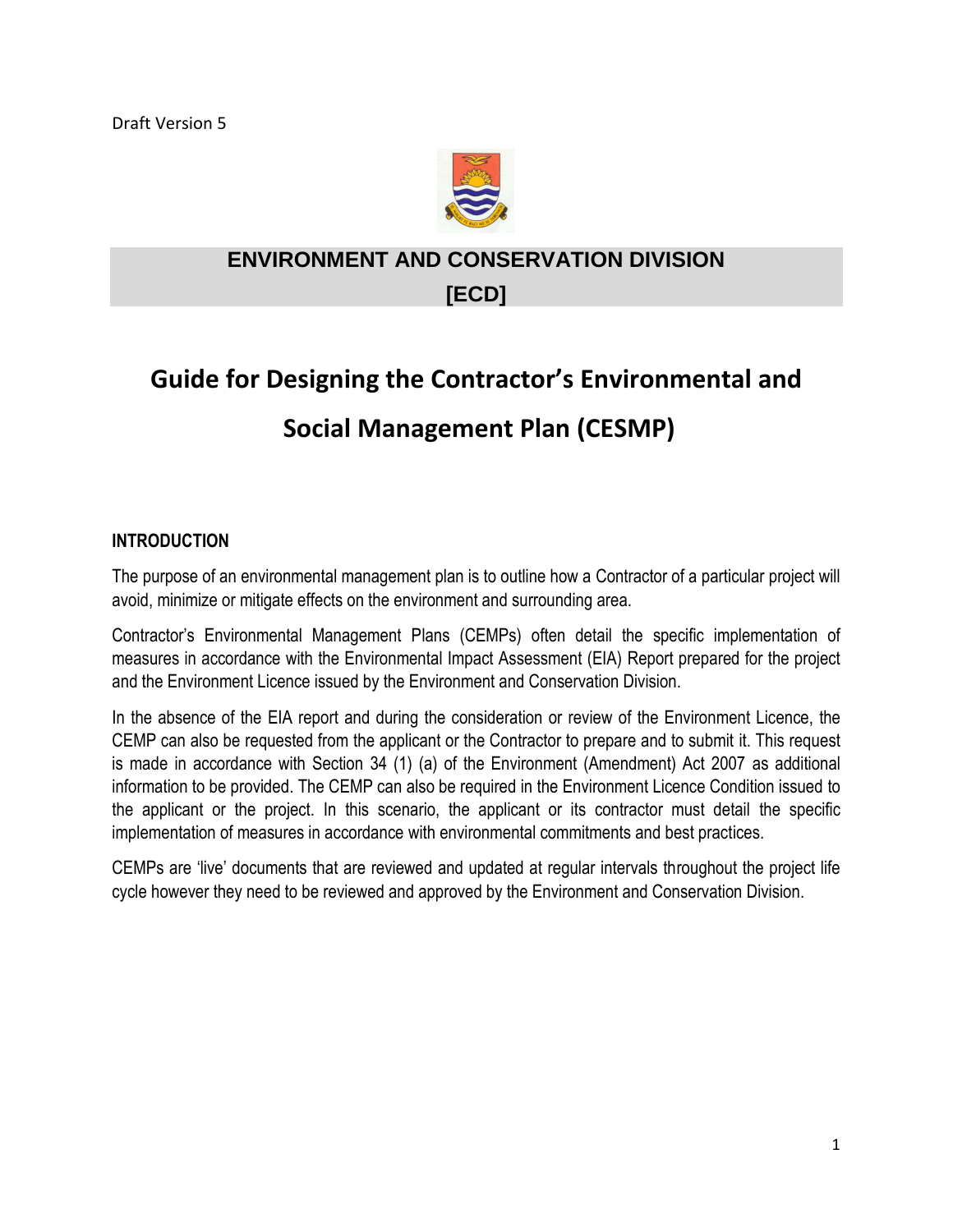#### **SCOPE AND OUTLINE OF THE CEMP**

The minimum outline of the Contractor's Environmental Management Plan should consists of the followings

- 1. Introduction:
	- General purpose, and structure of the project.
	- Project site, need, work schedule, expected deliverables, procurement of materials, project organizational and management arrangement.
- 2. Scope of work
	- Information about the development project including components, specific tasks or works to be undertaken and step by step construction methodologies.
- 3. Environmental requirements and controls:
	- National policy and legislative requirements,
	- Statement on environmental issues including but not limited to the following subject areas:
		- Air quality.
		- Water quality, discharge and drainage including waste water management
		- Noise and vibration.
		- Solid waste
		- Scrap metals and Construction machineries
		- Heaps and Spoils management
		- Chemical and Hazardous materials
		- Water resource
		- **Energy Consumption**
		- Natural resources (Biodiversity)
		- **Materials**
		- Archaeology and cultural significance sites
		- People and Communities including resettlement and displacement
	- Statement on risks and mitigation based on the above environment subject areas
	- Statement on procedures for monitoring construction processes against environmental objectives, pollution control measures.
- 4. Management plans and roles and responsibilities
	- Statement on specific management plans such as waste management, waste water discharge, noise and vibration, and so on.
	- Statement on roles and responsibilities in implementing the CEMP.
	- The summary of the specific management plan above must be provided in the CEMP in a matrix from with the following key elements: (i) Environmental issues/the environment to be affected or impacted (ii) specific mitigation control or safeguard measures (iii) responsible institution to implement control or safeguard measures.**(See appendix 1 for the template)**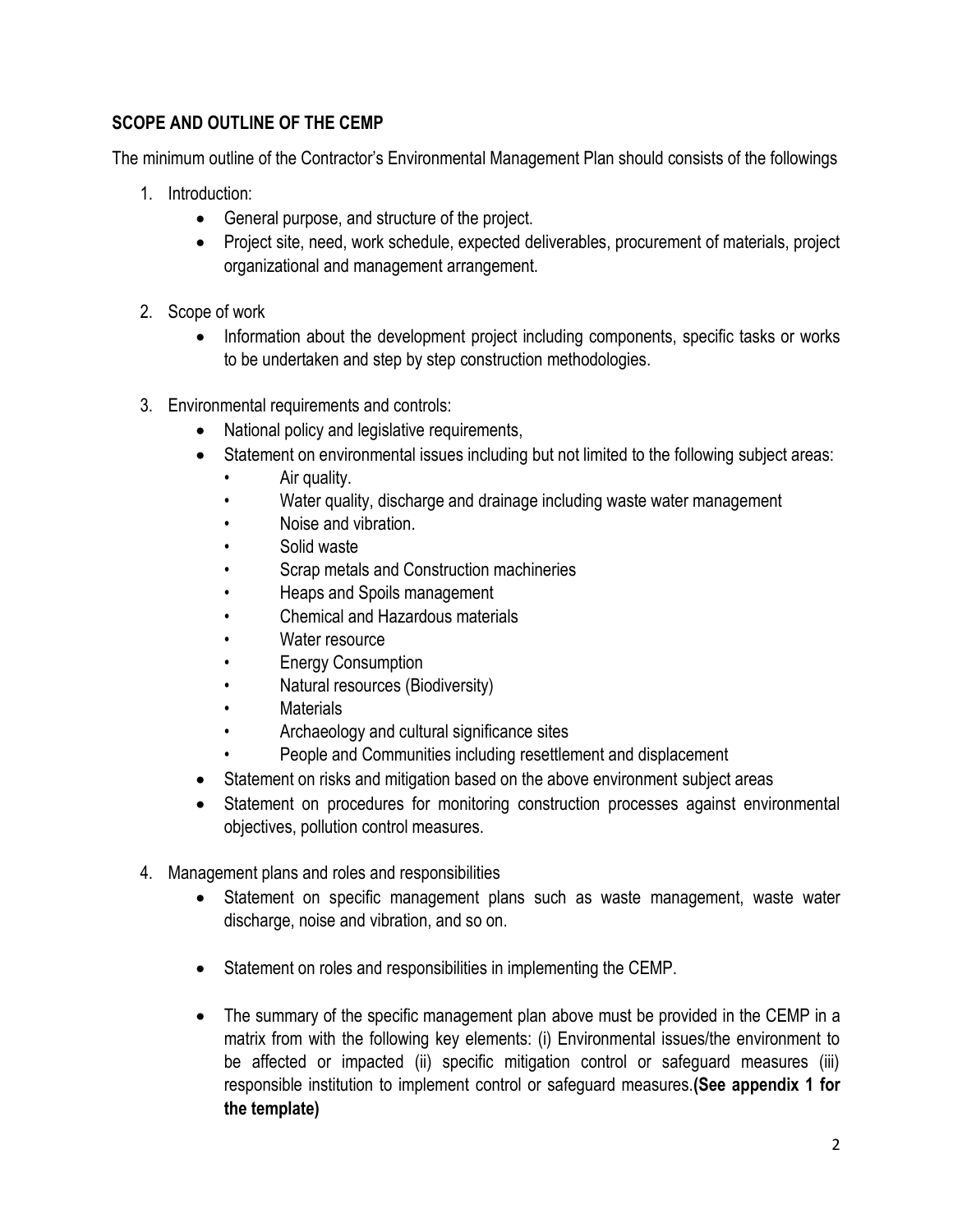- 5. Communication and Reporting:
	- External and internal communication procedure on environmental incidences, and reporting requirements.
	- In case of any environment incidences, the Contractor should produce the report. **(See appendix 2 for environment incident report template)**
- 6. Appendix
	- Maps, Designs, Tables, Figures, Organizational charts etc.
	- Summary of the specific Management Plan (see Template provided)

#### **APPENDECIES**

**Appendix 1:** Summary of Specific Management Plan template

| <b>Environmental issues or</b><br>environment to be affected | Location          | Safeguard measure                                                                                                                                                                                                                                    | <b>Responsibility</b> |
|--------------------------------------------------------------|-------------------|------------------------------------------------------------------------------------------------------------------------------------------------------------------------------------------------------------------------------------------------------|-----------------------|
| Waste water                                                  | Sanitation system | Waste<br>from<br>water<br>concrete production must<br>not be discharged directly<br>into the ground but to the<br>settling pond<br>Waste water from the<br>construction camp's toilet<br>and kitchen would be<br>connected to PUB main.              | Contractor            |
| Noise Pollution                                              | Concrete mixing   | Carry out work during<br>$\bullet$<br>normal hours <i>i.e</i> from<br>8am - 4:30pm<br>Regularly<br>check<br>and<br>maintain<br>machinery,<br>vehicle<br>and<br>equipment<br>conditions<br>to<br>ensure<br>οf<br>appropriate<br>use<br>mufflers, etc. | Contractor            |
| Non-living<br>resources<br>(Aggregates)                      | Lay down area     | materials<br>Construction<br>$\bullet$<br>will be imported from<br>abroad                                                                                                                                                                            | Contractor            |